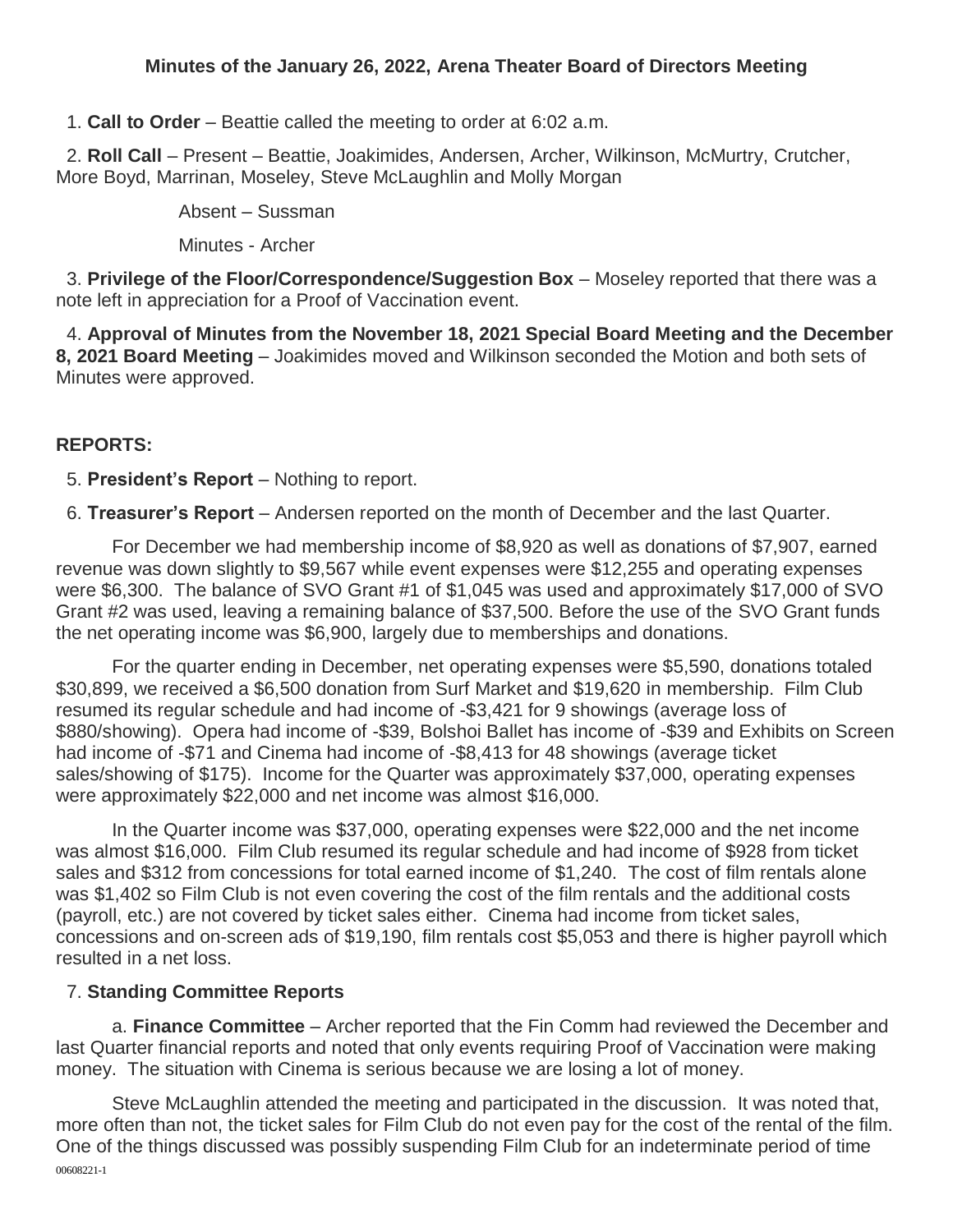because of the financial losses. The Fin Comm felt that we could use the current situation to get more information and didn't want to entirely suspend Film Club. As an alternative, Fin Comm recommends that from now on Film Club be 1x/mo. and require Proof of Vaccination and that policy continue through the end of June when all of the other programs that require Proof of Vaccination are over and the issue becomes ripe to discuss again. This strong recommendation has the support of everyone on Fin Comm and Steve McLaughlin. Film Club has agreed to provide a volunteer to check for Proof of Vaccination. He has been told by many former attendees that they are not returning to Film Club unless and until it requires Proof of Vaccination.

The Association's tax return has been signed and filed. We have begun to file the paperwork necessary to allow any interested employees to open an IRA through CalSavers.

b. **Membership Committee** – Joakimides reported that membership is down to 314 members with 490 total people including partners. We normally fluctuate between 500-575 so this a lower membership level than last year. Some former members have asked not to be contacted again because of the Theater's vaccination policy.

We had a good response to the Winter Fundraising Letter with donations totaling \$17,067 including regular renewals and December and almost \$11,400 in November.

We are extending complimentary membership with donations of \$500 or more.

Two Have-a-Seats were sold this month.

The Committee recommends the Annual General Membership Meeting be conducted by Zoom and suggested that it be held on Monday April 25,2022 to avoid conflict with tax filing deadlines. The Committee will be searching for one or more Board candidates and would like to broaden the diversity of the Board going forward. "Board equity" is an increasing consideration in Grant applications.

b. **Fund Development Committee** – Wilkinson focused on what is coming up in the future and, especially, the Spring/Summer Fundraising Letter. The Committee invites suggestions for the content and layout of the letter. The letter will discuss our current schedule and the new membership perks.

The Community Foundation Grant for the carpet has been submitted.

He also discussed the Science on Screen series that will be produced with the Science Grant that Sussman obtained and he discussed the three films that will be shown.

#### c. **Programming Committee (includes cinema, live, telecasts, publicity, and film club)**

**Cinema** – Marrinan reported that upcoming movies include Spiderman No Way Home, The Last Daughter, The Tragedy of Macbeth, Learning to Live Together, Belle (Japanese Animation), The Power of the Dog and Don't Look Up.

He reported that it is too soon to tell how the Wednesday night Proof of Vaccination requirement has affected the box office which might be confounded by the movie being shown. Joakimides reported that people have responded very positively to the Proof of Vaccination requirement.

Marrinan suggested that we consider making more cinema events require Proof of Vaccination to see if that would boost box office because "we are really hurting." Andersen suggested that a more careful selection of films with a wider audience appeal might assist in boosting the box office. Boyd responded that in years past we have seen that Oscar-nominated films have done well. She believes that people are nervous to go to the movies and many are screening films at home.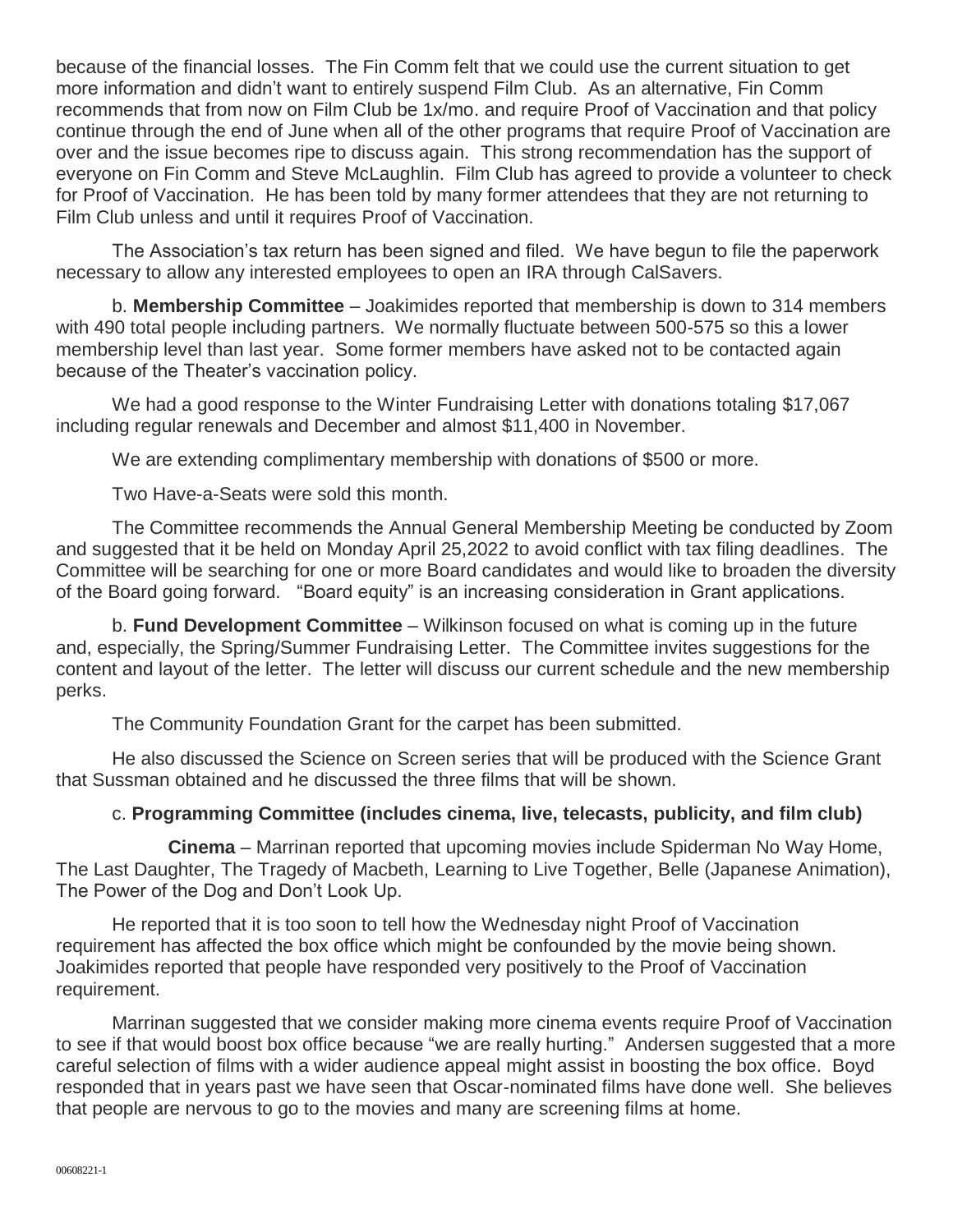**Live programming survey and possible actions** – Boyd reported that she has cancelled the February 12 live singer/songwriter show because it seemed too soon given the Omicron variant and we delayed increasing our capacity which would have seriously affected the financial aspects of the show. The Committee also wants to include the results of the recent survey in its decision-making going forward.

The Board has decided to remain at 30% capacity at this time given the Omicron variant. McMurtry had heard that the County has limited attendance to 50 people and asked whether we needed to reduce our floor plan. Steve McLaughlin clarified the County's order which was based on the inability to maintain 6' social distancing so this would not apply to us at this time.

A local band has volunteered to perform for a "soft opening" for the Theater toward the end of February. The Committee has a meeting next week and they will discuss this further at that time. There are some Blues shows tentatively scheduled to begin in March.

The Board reviewed its December decision to increase seating from 30% (55) to 50% (91) which had been put on hold with the increased Omicron infection surge. The Board will revisit this in the coming months. Andersen confirmed that our 30% limit is still within the County's COVID-19 Guidelines as long as it is combined with social distancing. .

Boyd shared the results of the Live Programming Survey. There were 280 responses, with non-members responding in greater numbers than members (by a ratio of approximately 2:1). For future live events, 44% of all responses favored requiring Proof of Vaccination, only, 21% favored Proof of Vaccination and/or negative COVID-19 test results while 34% opposed requiring either a Proof of Vaccination or negative COVID-19 test results.

The results of 99 members that responded confirmed that 71% of members supported a Proof of Vaccination requirement (54%) while another (17%) favored the alternative of a negative COVID-19 test result and a much smaller number (29%) opposed requiring either Proof of Vaccination or negative COVID-19 test results.

For the 186 non-members that responded, 37% supported requiring Proof of Vaccination while another 22% Proof of Vaccination and/or negative COVID-19 test results while 41% opposed requiring either.

**The results of this survey confirmed that 71% of members and 59% of non-members supported requiring either a Proof of Vaccination and/or negative COVID-19 test result for entry into the Theater for live events.** Boyd pointed out that the results confirm that people feel safer when there is a Proof of Vaccination requirement and would be a reasonable step to increase attendance and to be responsive to the wishes of our members and community.

Boyd suggested that the negative COVID-19 test result requirement could be handled if the Theater provided, administered and interpreted the results of an on-site rapid COVID-19 test for entry into the Theater. Andersen supported the requirement of Proof of Vaccination and/or a negative test result as a moderate compromise. More argued that it was discriminatory to only test non-vaccinated persons and that, instead, all persons should be tested, regardless of vaccination status. Wilkinson pointed out that the tests are not easily available, and we would have problems maintaining an adequate supply of tests. He also suggested that it was not a practical solution because of the burden and expense. Andersen suggested that the cost of a COVID test was \$10@ and suggested that unvaccinated persons should be surcharged for that cost as a part of their ticket price. The Board voted to table this and take it up either at the next meeting or call a Special Meeting if a decision is necessary sooner for publicity for the upcoming Blues show.

00608221-1 **Telecast** – Boyd reported that the upcoming Opera, "Rigoletto," is sold-out. Moseley noted the next Bolshoi Ballet, "Jewel" by George Balanchine, will be shown on February 6 and the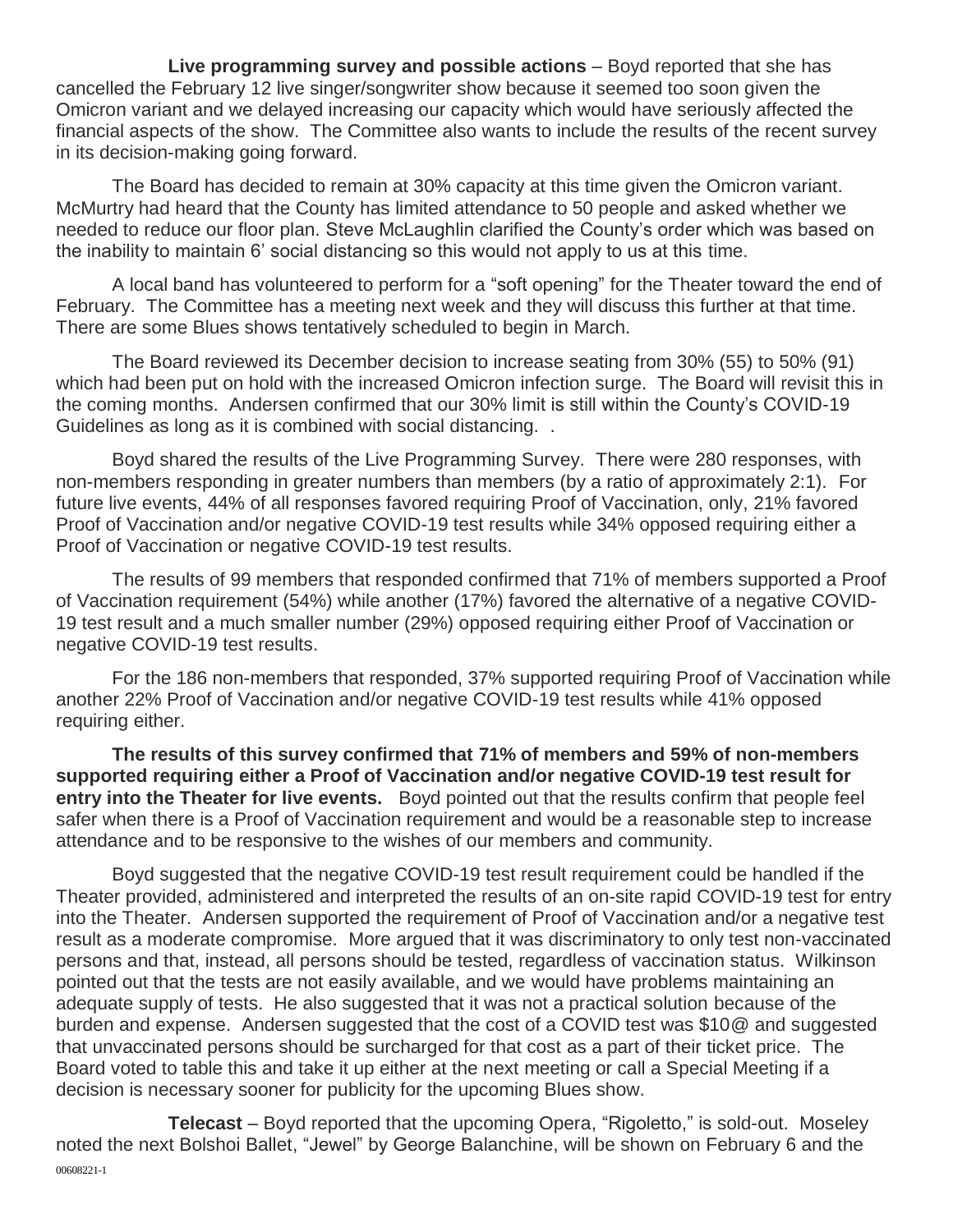next Exhibition on Screen "Frida Kahlo" which will be shown the following week is also expected to be well-attended. The next NT-Live event, Sondheim's "Follies," will be at the end of the month.

**Publicity** – Moseley noted that the programs that are doing well have sponsorship or underwriters and she suggested that this could be a solution to some of the Film Club financial issues. Steve McLaughlin clarified the difference between sponsorship and underwriting.

**Film Club** - Steve McLaughlin reported that the Film Club re-launch showings have not drawn significant audiences, with average attendance of 13+ in November and December. Prepandemic shows were drawing 35-50 and that was the assumption he relied on in recommending that Film Club charge admission (\$7/members and \$10/non-members) and reopen at a full schedule. He agrees with Fin Comm's suggestion to 1x/month with select programming likely to attract a larger audience. He suggested that in addition to Film Club continuing one time perm month, and suggested the first Monday of each month for the immediate future that Film Club be allowed to require Proof of Vaccination similar to what the Board had previously approved for Opera, Bolshoi Ballet, NT-Live and Exhibition on Screen.

Other alternative publicity ideas included an on screen add (listing past Film Club showings), Facebook, list serves, etc. Moseley noted that the weekly Film Club email goes to 1,040 addresses. Alternative solutions were discussed. Boyd suggested a reduced schedule, on screen ads and more publicity for some period of time (suggested 3 months). Steve McLaughlin recounted what he said at Fin Comm and suggested, again, that there be fewer showings. He also suggested that we reach out to the Film Club "regulars" for their support as well. He suggested that the decision apply through June in order to get a better idea as to whether this solution works and he noted that it is less severe than a cessation of Film Club. Moseley pointed our current policy of not requiring a Proof of Vaccination has not generated an increase in attendance.

Andersen moved that Film Club schedule be amended and go forward with one time/month showings and be allowed to require Proof of Vaccination though June 2022 in order to see what data can be obtained and relied upon for future Board decisions. Archer seconded the Motion and it was approved.

d. **Facilities Committee** – McMurtry reported that the foliage in front of the Theater have been trimmed. The heaters went down over New Year's weekend due to no fuel. He explained how that situation was resolved. They re-filled the fuel tank and it appears that the fuel line had a leak in it. The regulator, pigtail and underground line were replaced but the heaters' burners had been contaminated with carbon (from the alternate fuel) and they had to be cleaned. As of now we are running on one heater.

e. **Personnel Committee** – Archer reported that we've hired a replacement for the Second Projectionist position.

# **OLD BUSINESS**

8. **Reopening committee update** – Nothing to report.

# **NEW BUSINESS:**

9. **Science on Screen update** – Deferred.

10. **Reporting volunteer hours reminder** – Wilkinson reminded all Board members to turn in their hours monthly because they are often needed for Grant Applications.